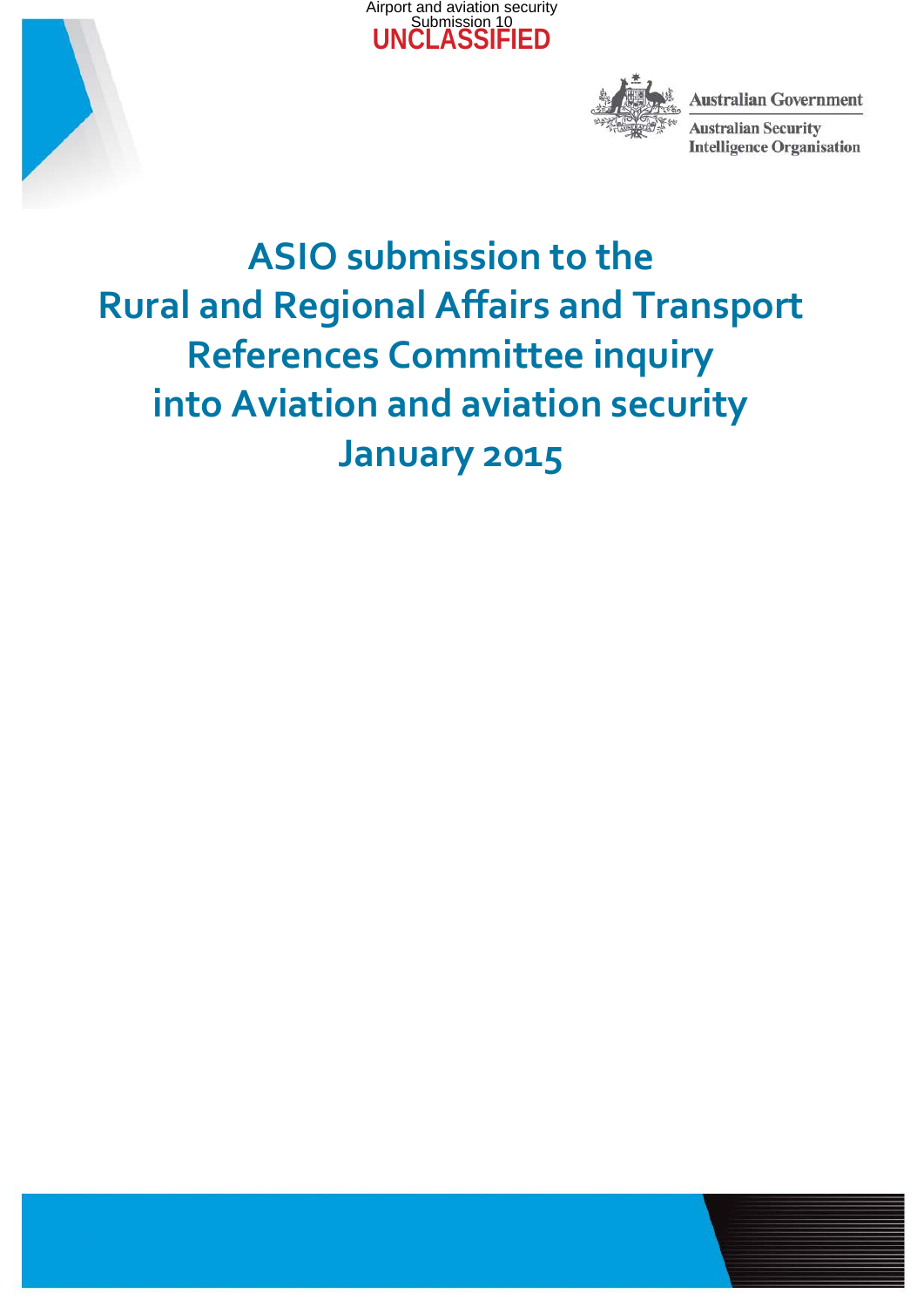

#### **Terms of Reference**

On 4 December 2014, the Senate moved that the following matters be referred to the Rural and Regional Affairs and Transport References Committee for inquiry and report by 26 April 2015.

- a. recent media reports on apparent breaches in airport and aviation security at Australian airports;
- b. consideration of the responses to those reports from the Government, regulators, airports and other key stakeholders, and the adequacy of those responses;
- c. whether there are further measures that ought to be taken to enhance airport security and the safety of the travelling public;
- d. the findings of, and responses to, reports undertaken into airport security issues since 2000; and
- e. any related matters.

Submissions should be received by 16 January 2015. The reporting date is 26 April 2015.

### Introduction

This submission is intended to provide the Committee with an overview of the role of the Australian Security Intelligence Organisation (ASIO) in contributing to the security of Australia's airports.

The submission includes a description of the role of the Organisation in providing national security threat assessments, and an overview of the current threat environment in Australia, and the terrorism threat to the aviation sector specifically. The information provided is unclassified, and therefore is mostly of a general nature.

## The current threat environment: Aviation sector and airports

Terrorists retain an enduring intent to attack Western civilian aviation, as demonstrated in multiple attempts since 2001. Terrorist rhetoric and publications—most recently the thirteenth edition of AQAP's *Inspire* magazine—reinforce terrorists understanding of the widespread economic and social damage a successful attack against civilian aviation targets can inflict. We expect civilian aviation will remain a high-value terrorist target for the foreseeable future.

The repeated attempts by terrorist groups since 11 September 2001 to attack Western civilian aviation targets have demonstrated the capability to employ sophisticated improvised explosive devices (IEDs) using innovative and effective concealment techniques. The progression of attack methodologies demonstrates adaptation to security measures and refinement of previous attack methods.

- In May 2012, United States (US) officials announced they had seized an IED similar to the underwearconcealed device used in the 2009 attack against Northwest Airlines 253.
- On 29 October 2010, an intelligence tip-off led to the discovery of two IEDs concealed within two separate air cargo consignments bound for the US. AQAP claimed responsibility for the attack.
- On 25 December 2009, AQAP operative Umar Farouk Abdulmutallab attempted to detonate an IED concealed in his underwear aboard a Northwest Airlines flight from Amsterdam to Detroit. The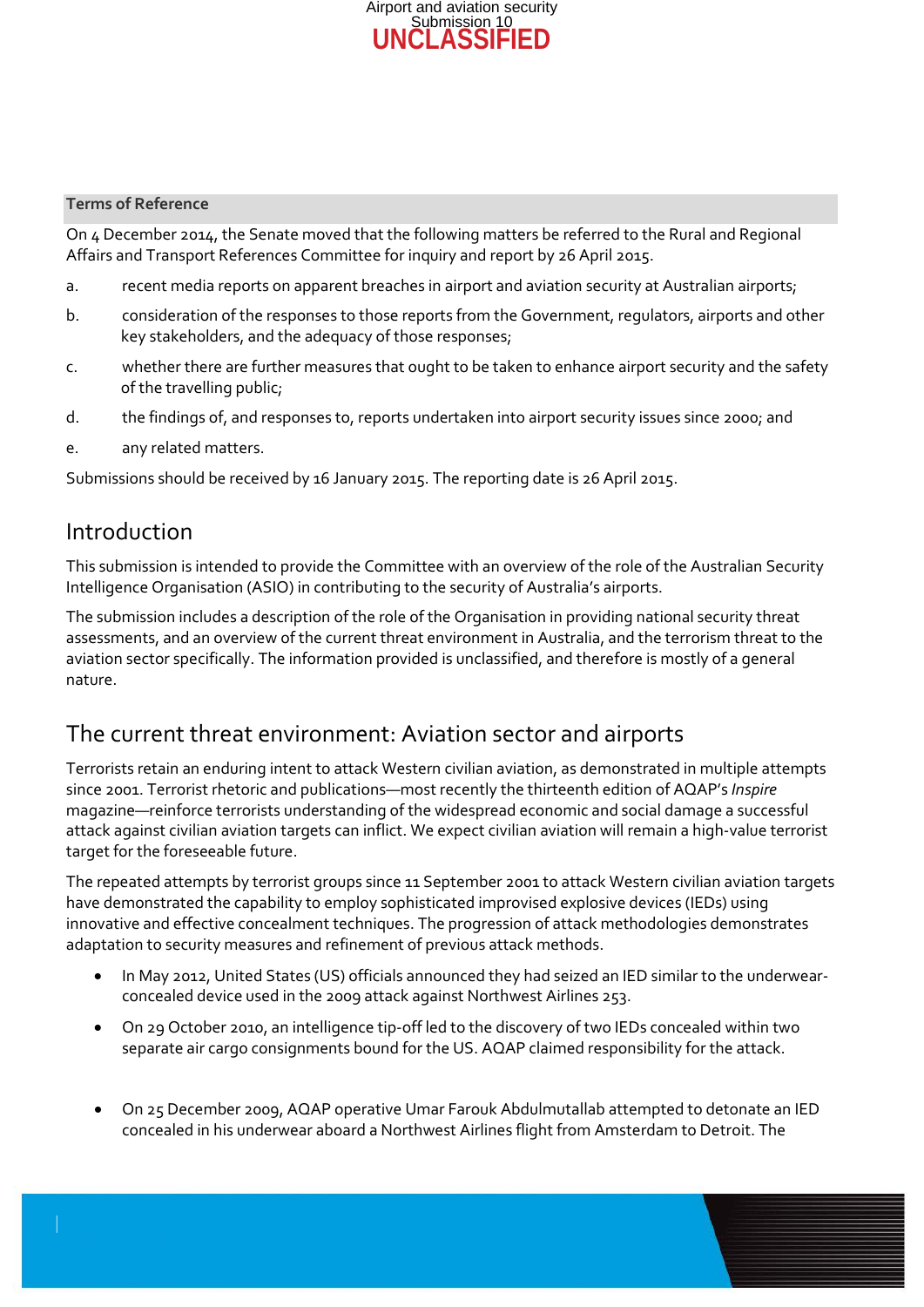

explosives failed to detonate correctly, causing a fire. Abdulmutallab was subdued by passengers and flight crew and was arrested on arrival in Detroit.

- In 2006, a plot to detonate liquid explosives on-board at least 10 airliners travelling from the United Kingdom to the US and Canada was disrupted.
- On 22 December 2001, al-Qa'ida affiliate Richard Reid attempted to detonate explosives concealed in shoes aboard an American Airlines flight travelling from Paris to Miami. Passengers noticed Reid's attempts to light a fuse in his shoes and subdued him. A second operative, Saajid Badat, also received a shoe-concealed IED, but did not catch his flight and was subsequently arrested.

Airports are also attractive targets for terrorists, as demonstrated by attacks overseas. The open and accessible nature of some airport areas and the concentration of large crowds make airports more susceptible to low-capability attack.

- In September 2014, three individuals were arrested after parking a vehicle containing IEDs in the car park of Manila's Ninoy Aquino International Airport.
- In November 2013, Paul Ciancia shot dead a Transportation Security Administration official at Los Angeles International Airport. Ciancia continued firing as he moved through the terminal building, wounding three more people, before being shot by police and arrested.
- In July 2012, an IED detonated onboard a bus transporting Israeli tourists at the Burgas Airport in Bulgaria, killing seven and injuring 32.
- In March 2011, a gunman attacked US Air Force personnel outside a terminal building at Frankfurt Airport in Germany, killing two and injuring two more.
- In January 2011, a suicide bomber detonated an IED in the international arrivals hall of Domodedovo Airport, Moscow. The explosion killed 37 and injured more than 160.
- In June 2007, a vehicle loaded with propane canisters was driven into the front entrance of Glasgow International Airport and ignited. The vehicle did not enter the terminal, and damage was limited the only fatality in the attack was one of the terrorists.
- In July 2002, an Egyptian national opened fire on passengers and staff at the El Al airline ticket counter at Los Angeles International Airport. The attacker killed two others before being killed by a security officer.

While not terrorism related, the March 2009 brawl at Sydney Airport Terminal Three between rival outlaw motorcycle gangs (OMCG) in which one OMCG member was killed, shows that Australia's airports are not immune from security incidents in front-of-house areas where access is relatively open.

# Trusted Insiders – ASIO's role in ASIC checking

Terrorists have exploited the trusted access of individuals within the aviation sector in order to overcome security measures.

• In December 2013, US authorities arrested US citizen Terry Loewen as he attempted to gain access to Wichita Mid-Continent Airport runway areas. Loewen allegedly intended to attack aircraft on the tarmac using a vehicle he believed contained explosives. Loewen worked as an avionic engineer and had access and escort privileges to airport runways and infrastructure. However, Loewen's 'VBIED' did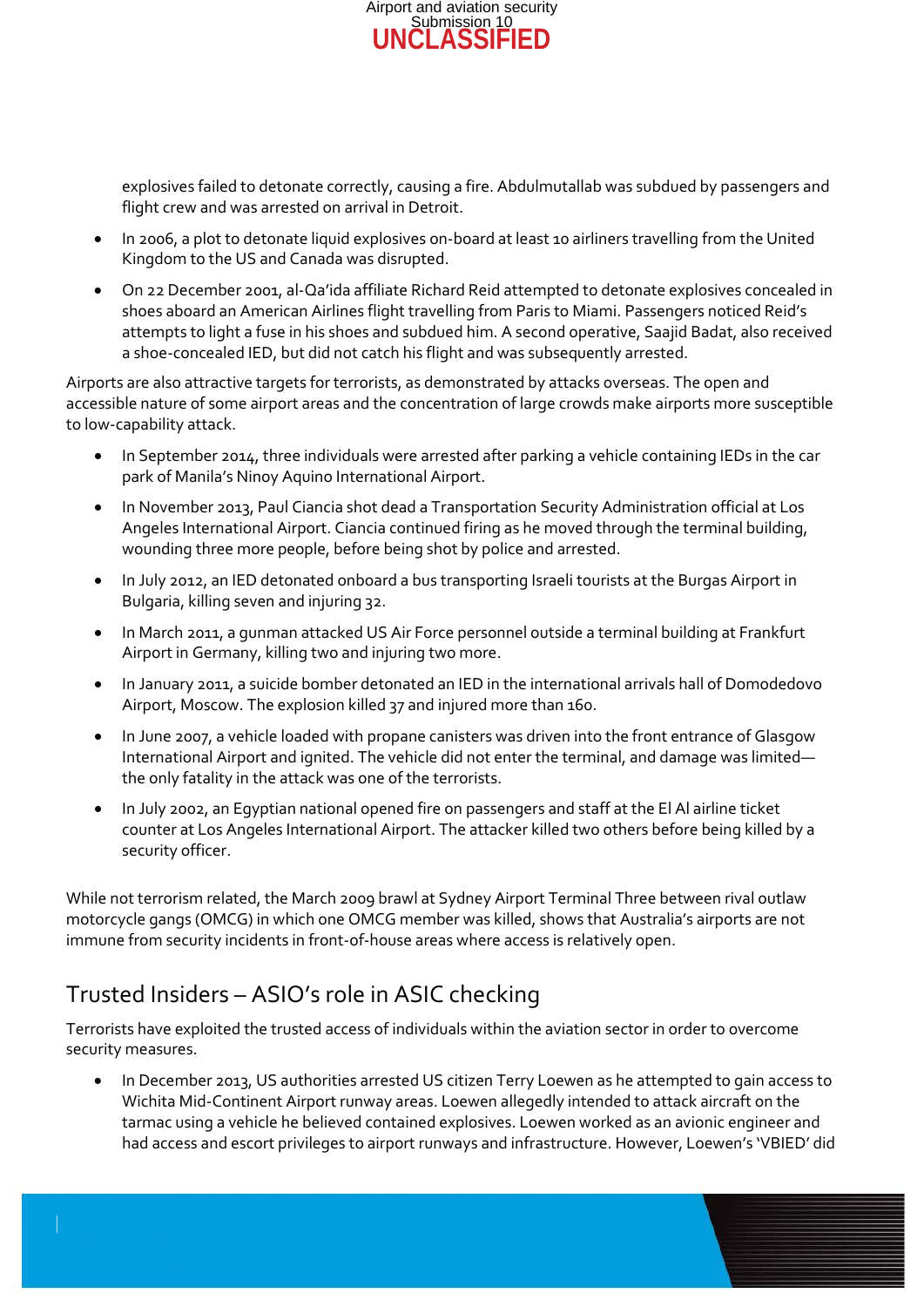

not contain explosives and preparation was assisted by an undercover Federal Bureau of Investigations agent who Loewen believed was an AQAP operative.

• In February 2011, former British Airways information technology (IT) employee Rajib Karim was found guilty on four counts of preparing acts of terrorism, including using his access to British Airways computer systems to provide confidential information to AQAP-linked terrorists. Karim allegedly discussed with then senior (but now deceased) AQAP ideologue Anwar al-Aulaqi the potential to disrupt British Airways IT systems, using his position to get himself and others employment opportunities as cabin crew, and the potential to bring down a US-bound flight with explosives.

The Aviation Security Identification Card (ASIC) scheme was established by the Aviation Transport Security Act 2004 (ATS Act), the Aviation Transport Security Regulations 2005 (ATS Regulations). This regulatory framework seeks to safeguard aviation transport facilities against unlawful interference. Central to achieving this objective is the obligation for industry participants to develop and comply with security plans. The AusCheck Act 2007 and the AusCheck Regulations 2007 established the regulatory framework for coordinating and conducting certain criminal, security and other background checks. ASIO involvement in the ASIC process began in 2005. ASIO undertakes national security relevant checks for AusCheck on a cost recovery basis and conducted 75,015 ASIC checks in 2014.

# Threat reporting

The National Threat Assessment Centre (NTAC) within ASIO provides assessments and advice on security threats to Australian interests at home and abroad, threats to Australian and overseas dignitaries, violent protest threats, threats to diplomatic premises in Australia, threats to critical infrastructure sectors, and threats to major events. The NTAC is Australia's national authority for threat assessments relevant to security as defined by the ASIO Act 1979. The NTAC integrates officers from a number of Australian counterpart agencies, enabling a fusion of sector knowledge that is vital to its effectiveness.

The NTAC produces threat assessments for all critical infrastructure sectors, including the Australian aviation sector, and in response to specific threat reporting or major security incidents overseas. Threat advice helps stakeholders – including airport operators – understand the environment so that they can plan and implement protective security arrangements and risk management strategies. The NTAC also produces a classified biannual analytical report focusing on the terrorist threat to the transport sector in Australia. These products include assessment of aviation-relevant threat reporting, which may include attacks on aviation infrastructure overseas.

The heightened threat environment saw Australia's public alert level raised from MEDIUM to HIGH—the first time this has ever occurred. The NTAC reviewed the terrorist threat to all critical infrastructure sectors, including aviation, in September 2014, when the general terrorism threat level was increased. The Australian aviation sector is broad and diverse; the level of threat to different operations may differ substantially. Accordingly, ASIO assesses the threat to discrete aspects of the sector. The terrorist threat to the Australian aviation sector remains under constant review.

# Protective Security Advice Engagement

ASIO's protective security advice unit, T4, provides physical security advice to the Australian Government, state and territory governments, critical infrastructure sectors, and Australian businesses.